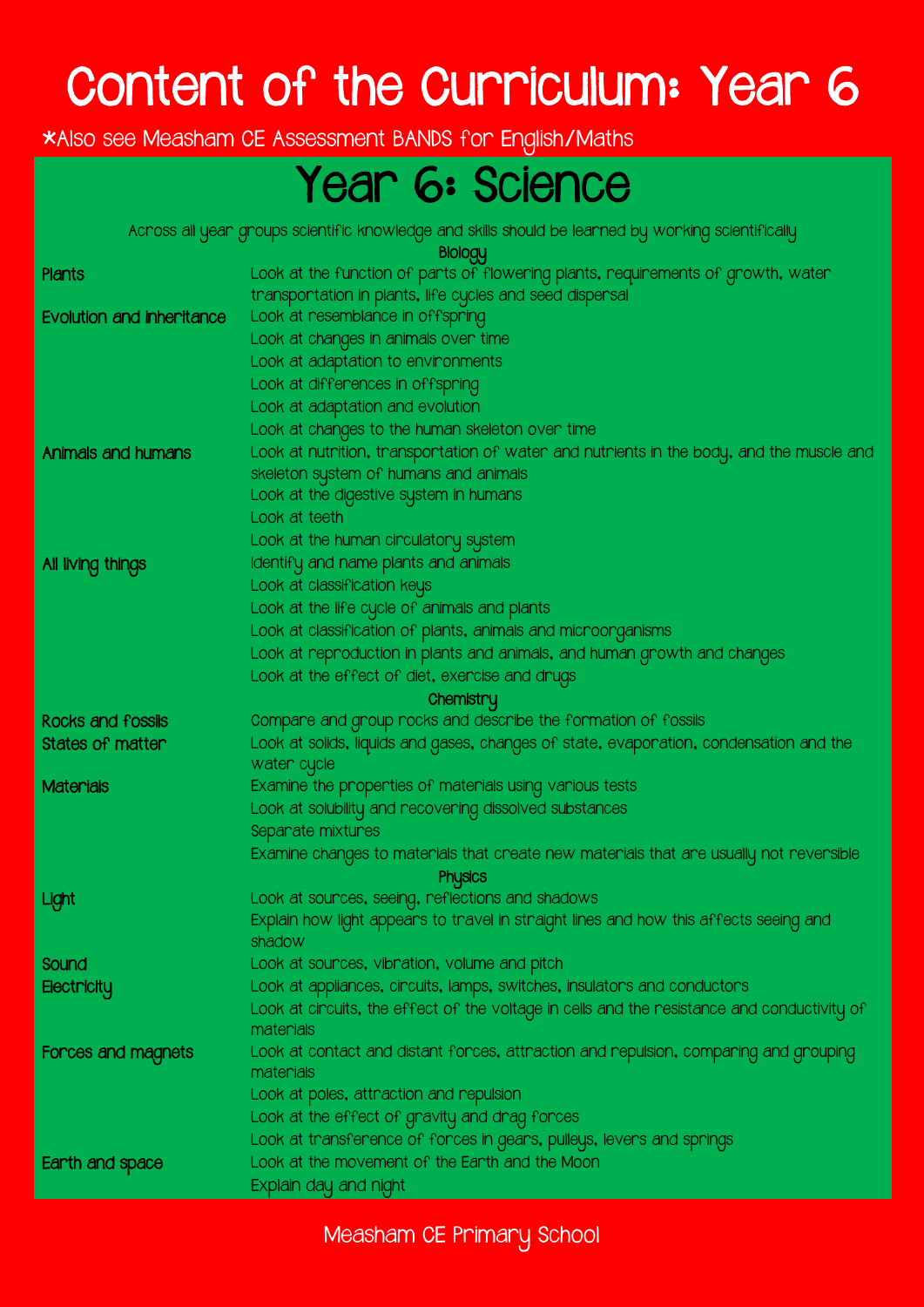# Year 6: Computing

Design and write programs that accomplish specific goals, including controlling or simulating physical systems; solve problems by decomposing them into smaller parts.

Use sequence, selections and repetition in programs; work with variables and various forms of input and output; generate appropriate inputs and predicted outputs to test programs

Use logical reasoning to explain how a simple algorithm works, detect and correct errors in algorithms and programs

Understand computer networks including the internet; how they can provide multiple services, such as the world wide web; and the opportunities they offer for communication and collaboration

Describe how internet search engines find and store data; use search engines effectively; be discerning in evaluating digital content; respect individuals and intellectual property; use technology responsibly, securely and safelu

Select, use and combine a variety of software (including internet services) on a range of digital devices to accomplish given goals, including collecting, analysing, evaluating and presenting data and information

## Year 6: Art and Design

Use experiences, other subjects across the curriculum and ideas as inspiration for artwork

Develop and share ideas in a sketchbook and in finished products

Improve mastery of techniques

Learn about the great artists, architects and designers in history

#### Year 6: Music

Play and perform in solo and ensemble contexts, using voice and playing instruments with increasing accuracy, control and expression

Improvise and compose music using the inter-related dimensions of music separately and in combination

Listen with attention to detail and recall sounds with increasing aural memory

Use and understand the basics of the stave and other musical notations

Appreciate and understand a wide range of high-quality live and recorded music from different traditions and from great musicians and composers

Develop an understanding of the history of music

Measham CE Primary School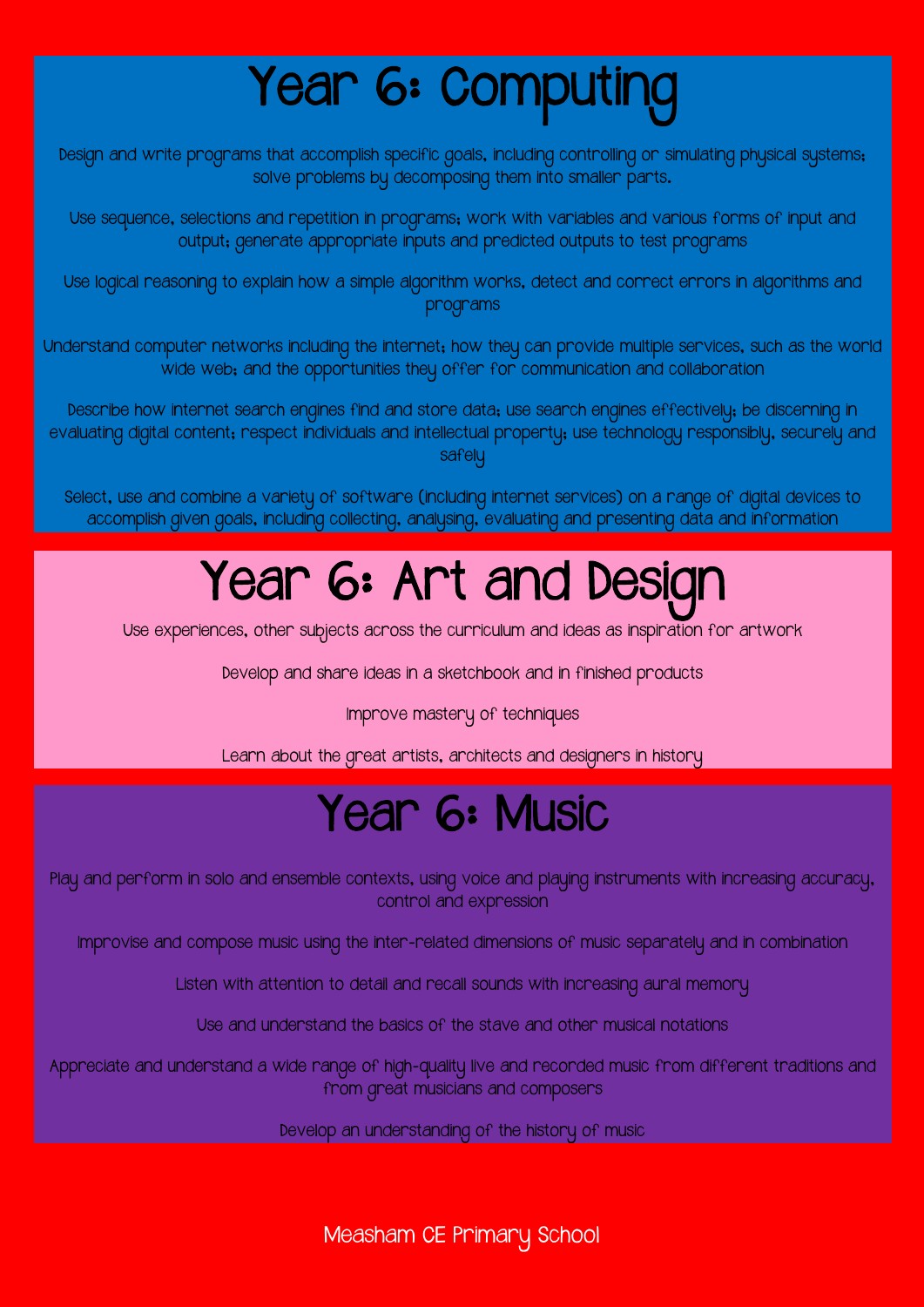### Year 6: Design and Technology

Through a variety of creative and practical activities, pupils should be taught the knowledge, understanding and skills needed to engage in an iterative process of designing and making.

| Design                     | Use research and develop design criteria to inform the design of innovative, functional,<br>appealing products that are fit for purpose, aimed at particular individuals or groups<br>Generate, develop, model and communicate their ideas through discussion, annotated<br>sketches, cross-sectional and exploded diagrams, prototypes, pattern pieces and<br>computer-aided design |
|----------------------------|--------------------------------------------------------------------------------------------------------------------------------------------------------------------------------------------------------------------------------------------------------------------------------------------------------------------------------------------------------------------------------------|
| Make                       | Select from and use a wider range of tools and equipment to perform practical tasks,<br>such as cutting, shaping, joining and finishing, accurately                                                                                                                                                                                                                                  |
|                            | Select from and use a wider range of materials and components, including construction<br>materials, textiles and ingredients, according to their functional properties and aesthetic<br>qualities                                                                                                                                                                                    |
| Evaluate                   | Investigate and analyse a range of existing products                                                                                                                                                                                                                                                                                                                                 |
|                            | Evaluate their ideas and products against their own design criteria and consider the<br>views of others to improve their work                                                                                                                                                                                                                                                        |
|                            | Understand how key events and individuals in design and technology have helped shape<br>the world                                                                                                                                                                                                                                                                                    |
| <b>Technical knowledge</b> | Apply their understanding of how to strengthen, stiffen and reinforce more complex<br>structures                                                                                                                                                                                                                                                                                     |
|                            | Understand and use mechanical systems in their products, such as gears, pulleys, cams,<br>levers and linkages                                                                                                                                                                                                                                                                        |
|                            | Understand and use electrical systems in their products, such as series circuits<br>incorporating switches, bulbs, buzzers and motors                                                                                                                                                                                                                                                |
|                            | Apply their understanding of computing to programme, monitor and control their<br>products                                                                                                                                                                                                                                                                                           |
| Cooking and nutrition      | Understand and apply the principles of a healthy and varied diet                                                                                                                                                                                                                                                                                                                     |
|                            | Prepare and cook a variety of predominantly savoury dishes using a range of cooking<br>techniques                                                                                                                                                                                                                                                                                    |
|                            | Understand seasonality and know where and how a variety of ingredients are grown,<br>reared, caught and processed                                                                                                                                                                                                                                                                    |